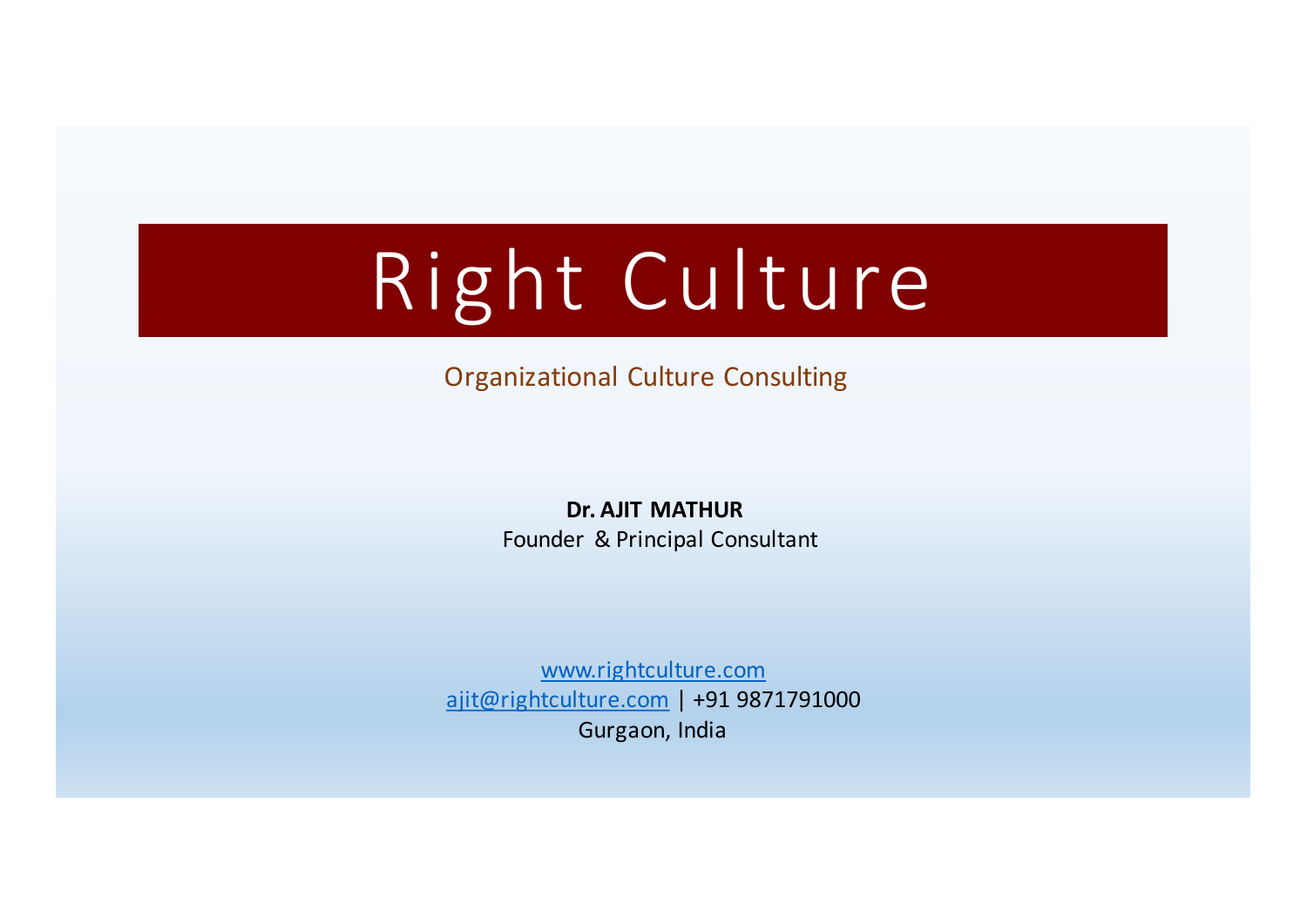### Overview



#### **Right culture**

Mission, services and credentials



**Culture** Why it matters?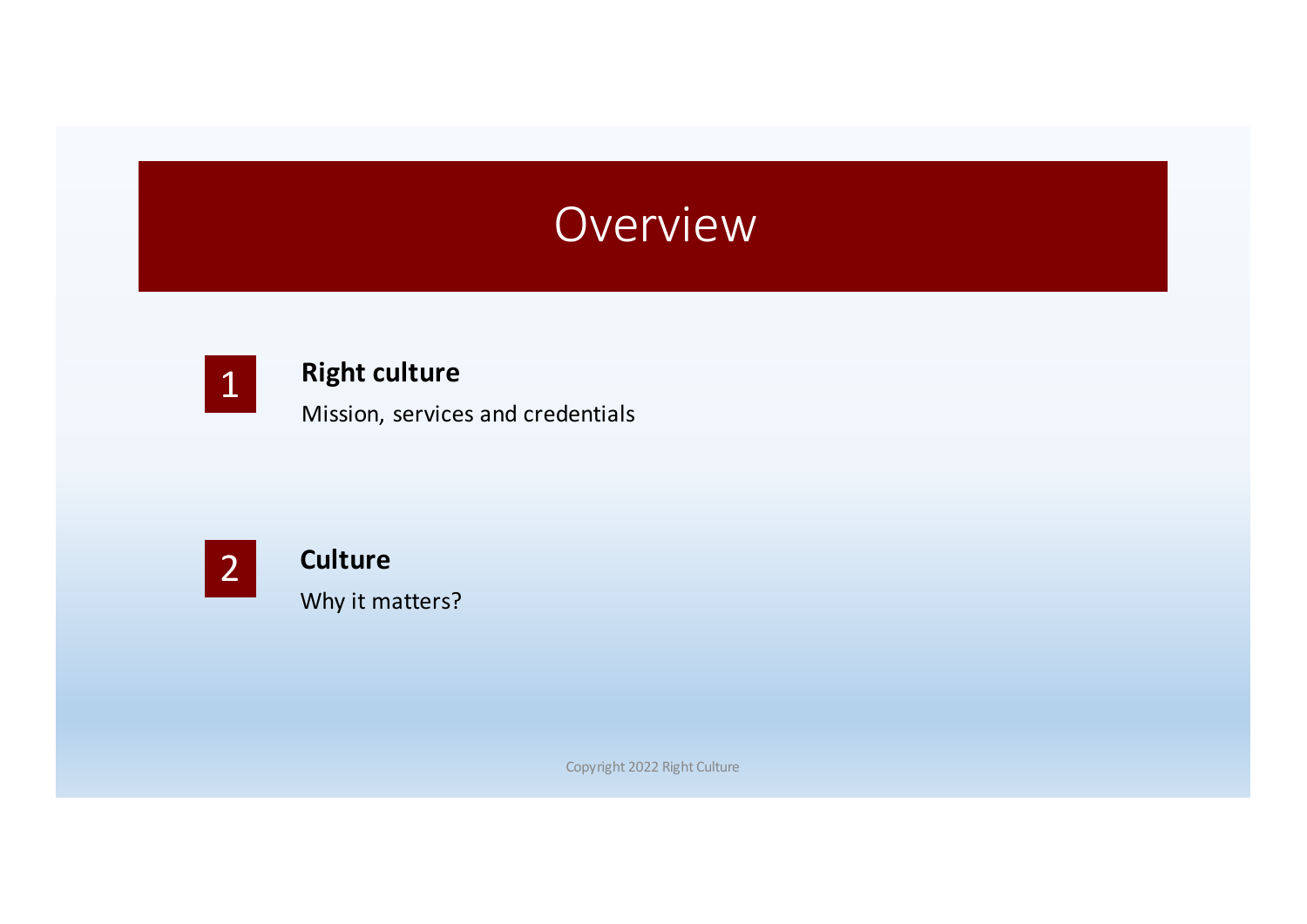

### **Right Culture** Mission, Services and Credentials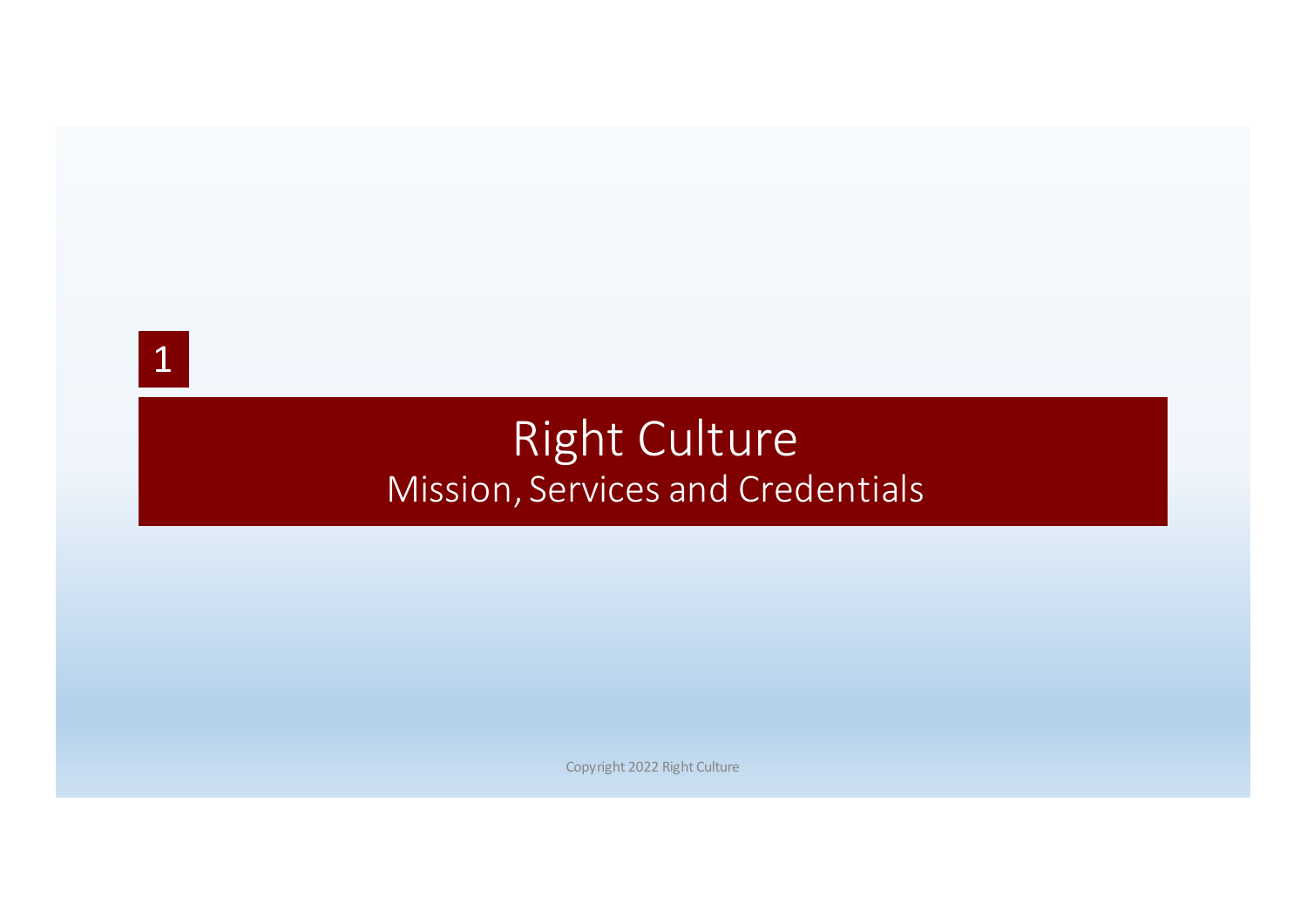### Our Mission

#### Enabling organizations gain insights into their culture & transform **it for superior performance**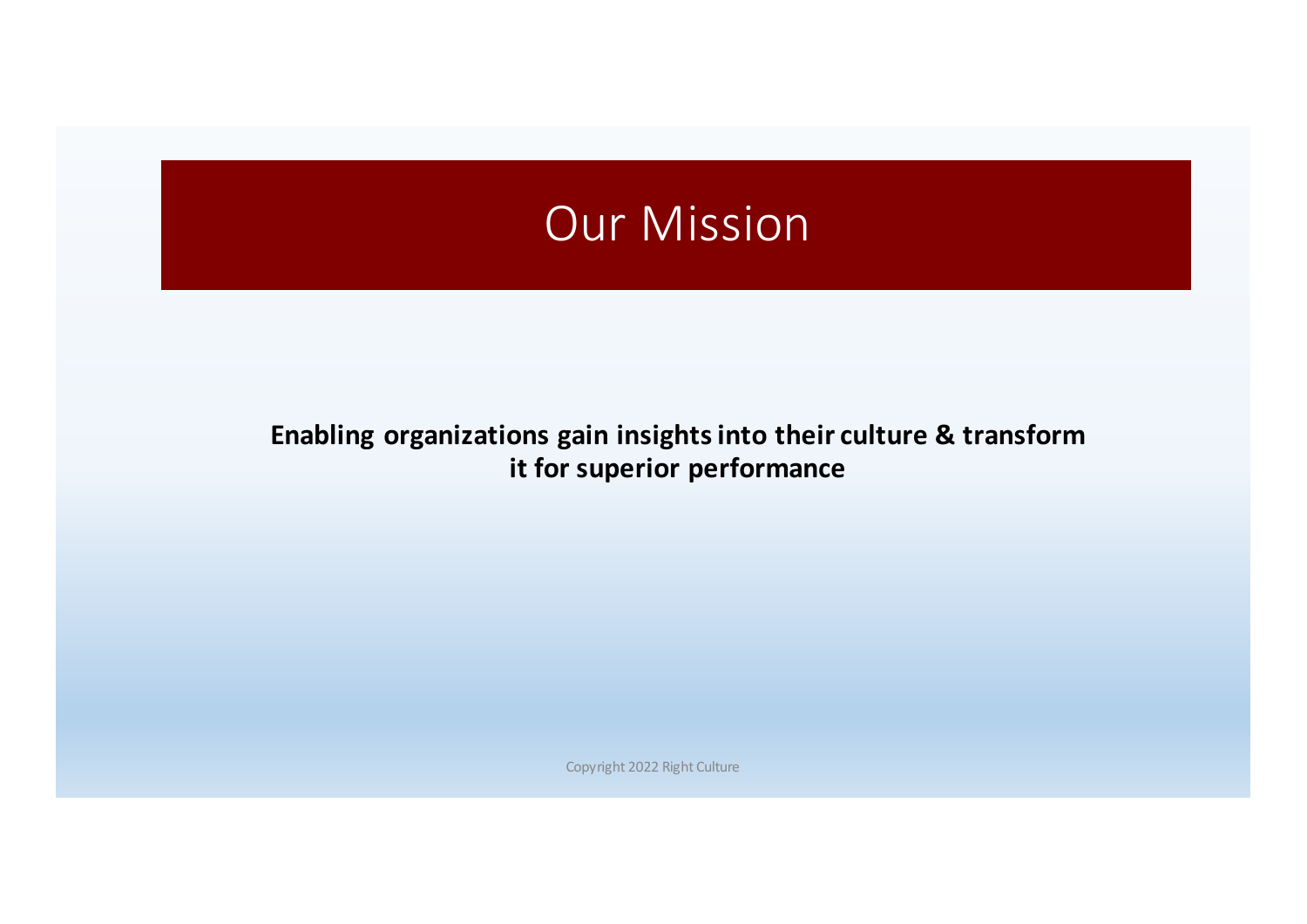### Services Offered



#### **Organizational culture assessment**

Goal: To know your present culture. And get some sense of what is the preferred culture? Also in the process, discover hurdles present culture poses in the way of achieving your desired business goals.



#### **Organizational culture transformation**

Goal: To lay down a systematic process in order to move from the present culture to the preferred culture. Actionable items, milestones, measurements, and accountability. Guiding the journey.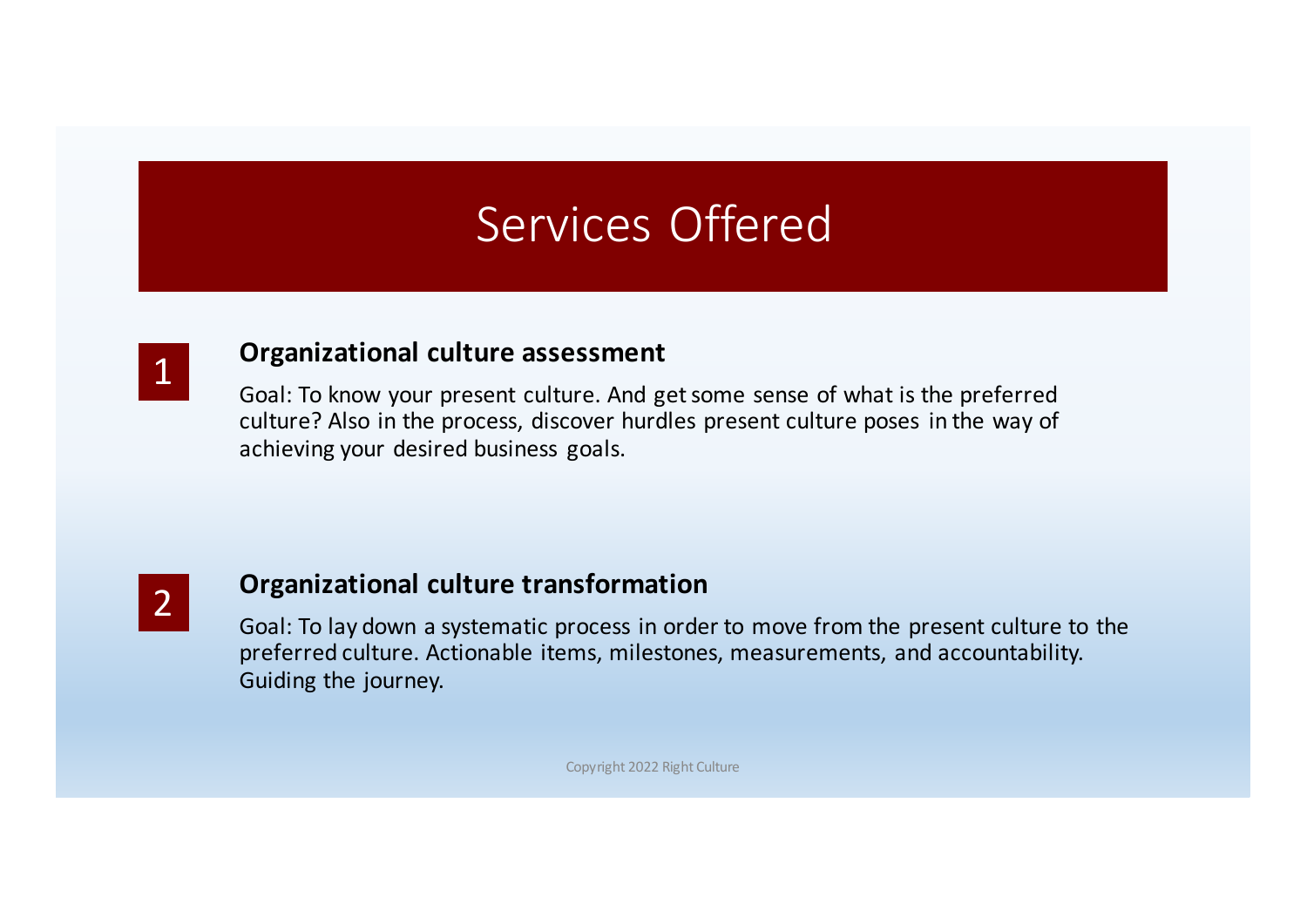### Select Credentials

**Tata Steel Processing & Distribution** Ltd. (now merged into Tata Steel)

**Tata Communications Ltd.** 

Culture assessment

Culture assessment

**Tata Motors**

Workshop on organizational culture & assessment for senior leaders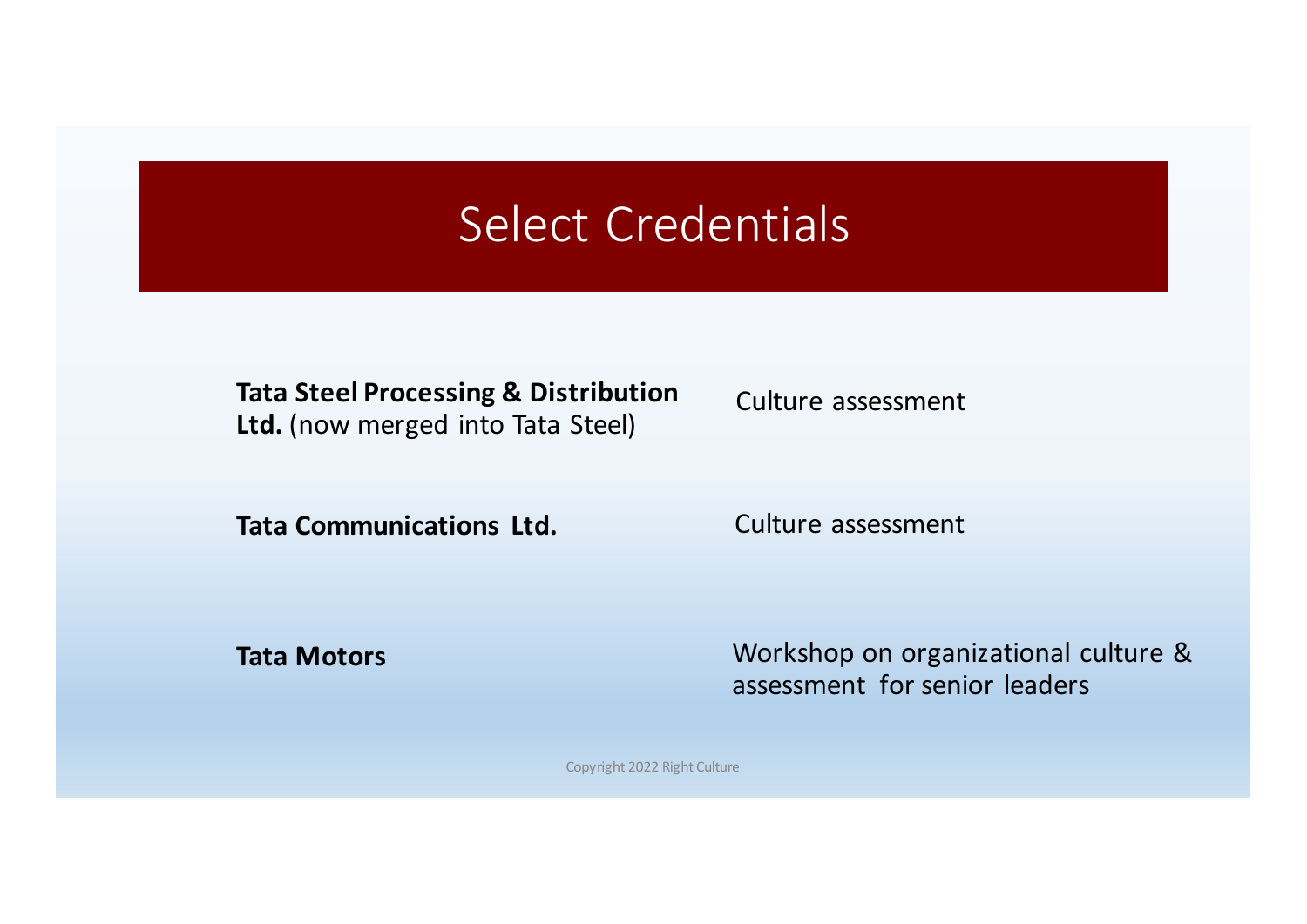#### Select Credentials

#### **Tata Business Excellence Group**

**Tata Business Excellence Group** 

**Mahindra Partners** (venture arm of Mahindra Group)

Workshop on organizational culture, assessment and transformation for Senior Leaders/assessors from leading Tata companies

Online session on organizational culture, assessment and transformation for Tata Companies' worldwide

Workshop on organizational culture assessment for their portfolio companies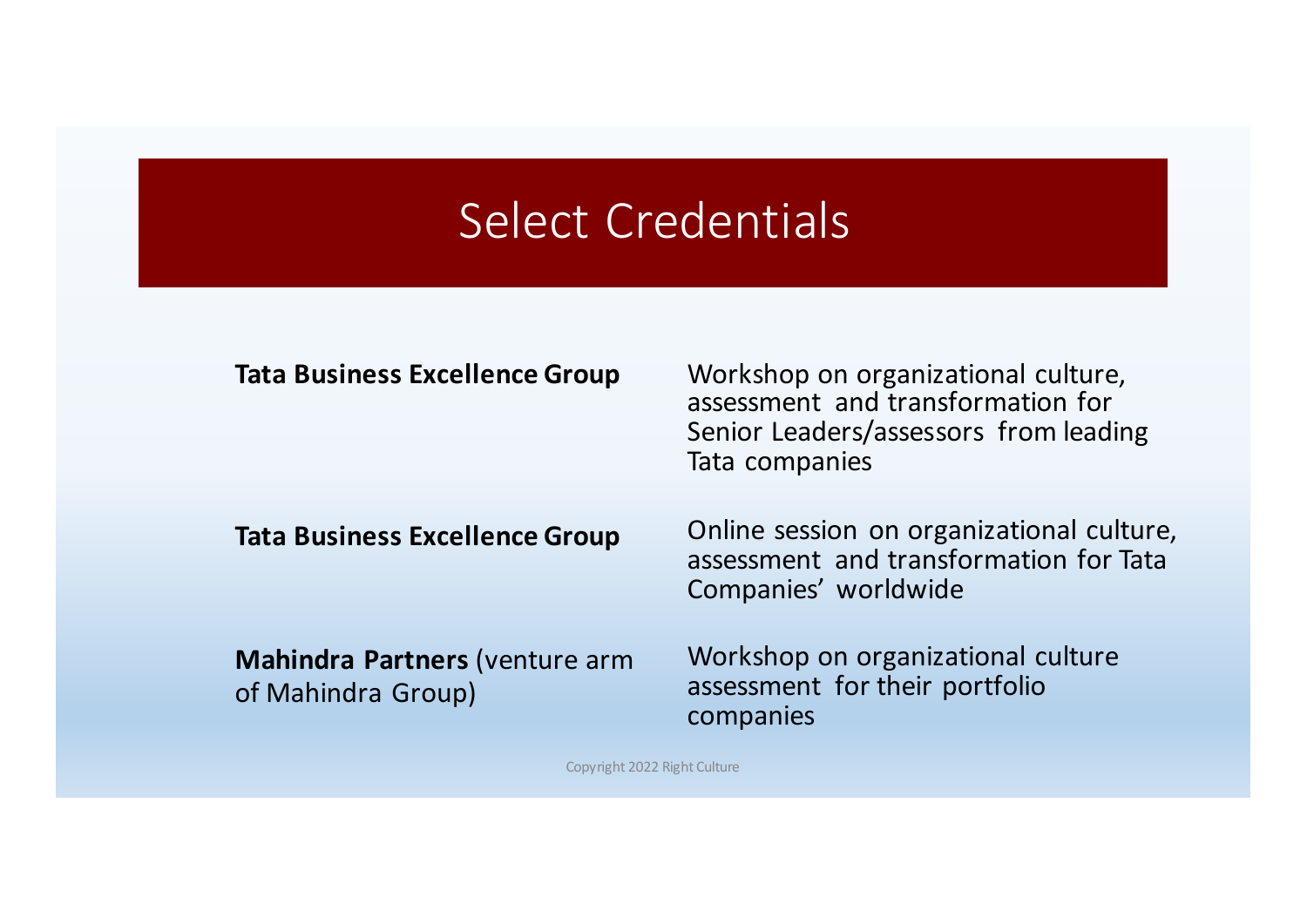#### About Ajit Mathur Founder & Principal Consultant

Dr. Ajit Mathur founded **Right Culture**, following his passion to help organizations achieve superior performance.

Ajit is a PhD in services management from Mumbai University with an honors degree in Mechanical Engineering from NIT, Jaipur and a post graduate degree in Industrial Engineering from NITIE, Mumbai. He has over three decades of rich industry experience in a variety of companies -- leading Indian companies, a joint venture, and a subsidiary of a global company. He was Managing Director of Sky Gourmet, a wholly owned subsidiary of Gate Group, Switzerland, in India. Prior to this, he worked for Taj Group, a Tata company.

He is a Subject Matter Expert (SME) on "Organizational Culture" with the Tata Business Excellence Group (a division of Tata Sons).

He is author of a book on organizational culture, titled "Organizational Culture: A Quick Primer for Practicing Managers." Has presented papers on organizational culture in international conferences.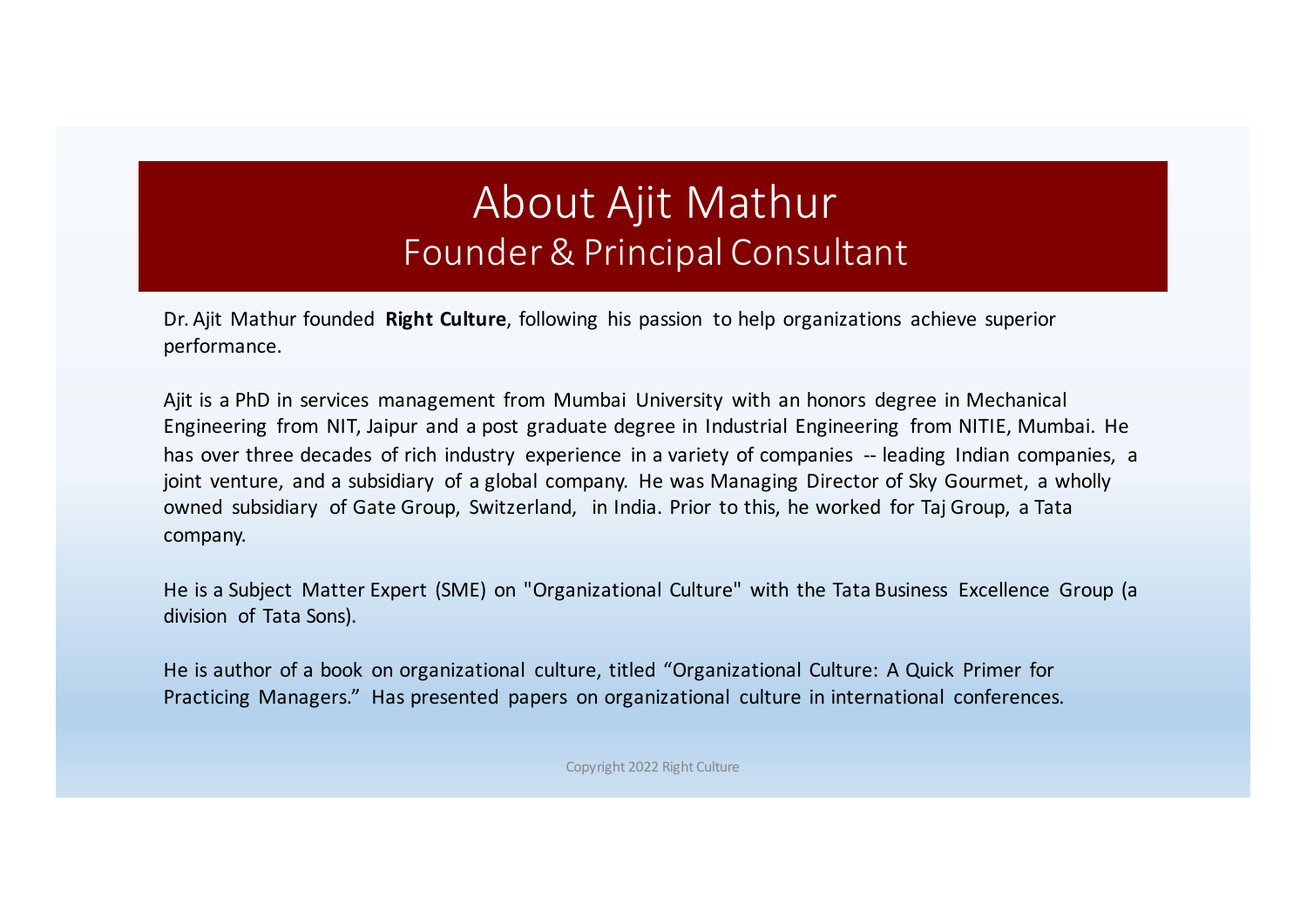### Book

• Book: "Organizational Culture: A Quick Primer for Practicing Managers", is available on Amazon, both in India and internationally

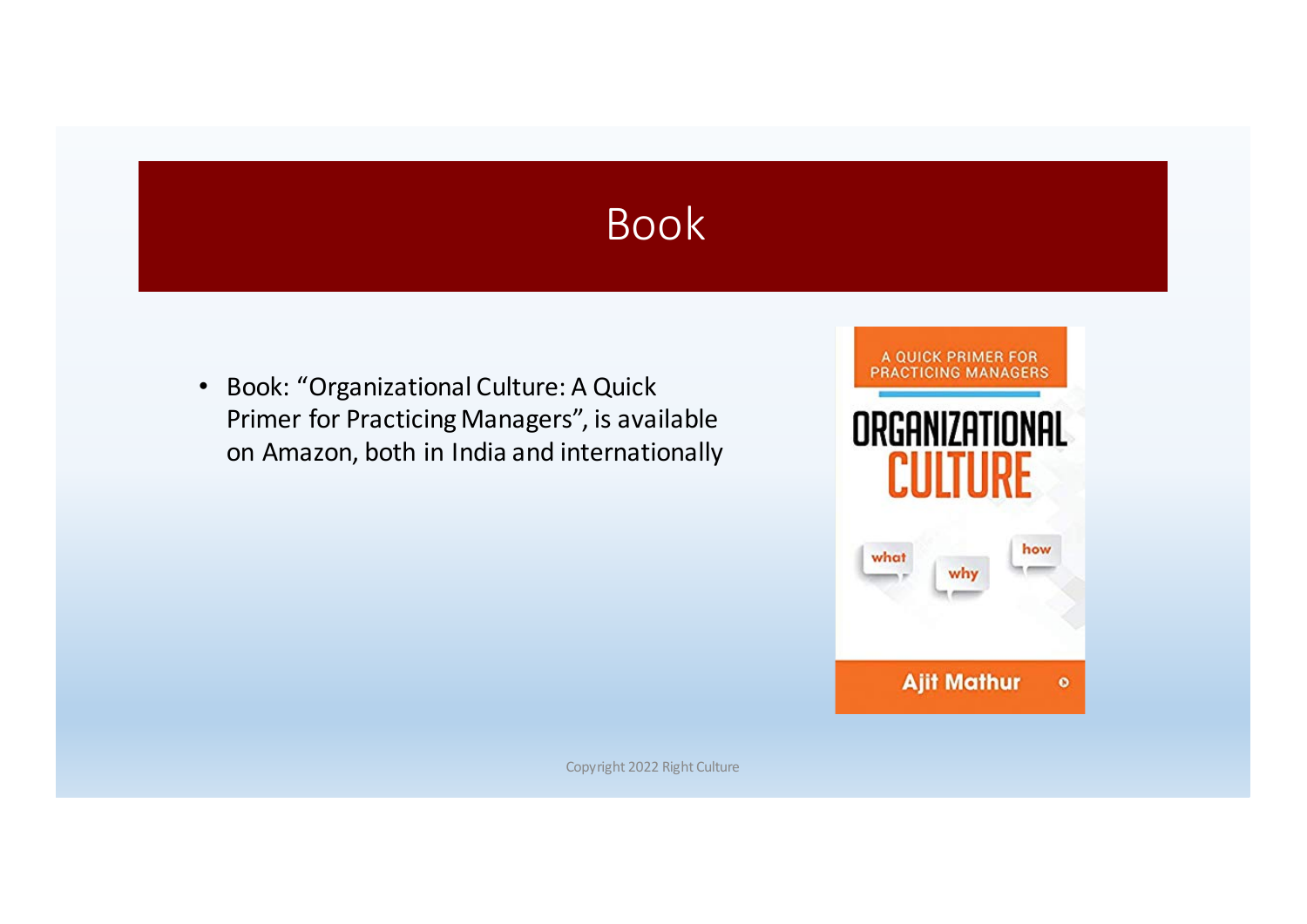2

### Organizational Culture Why it matters? Assessment & Transformation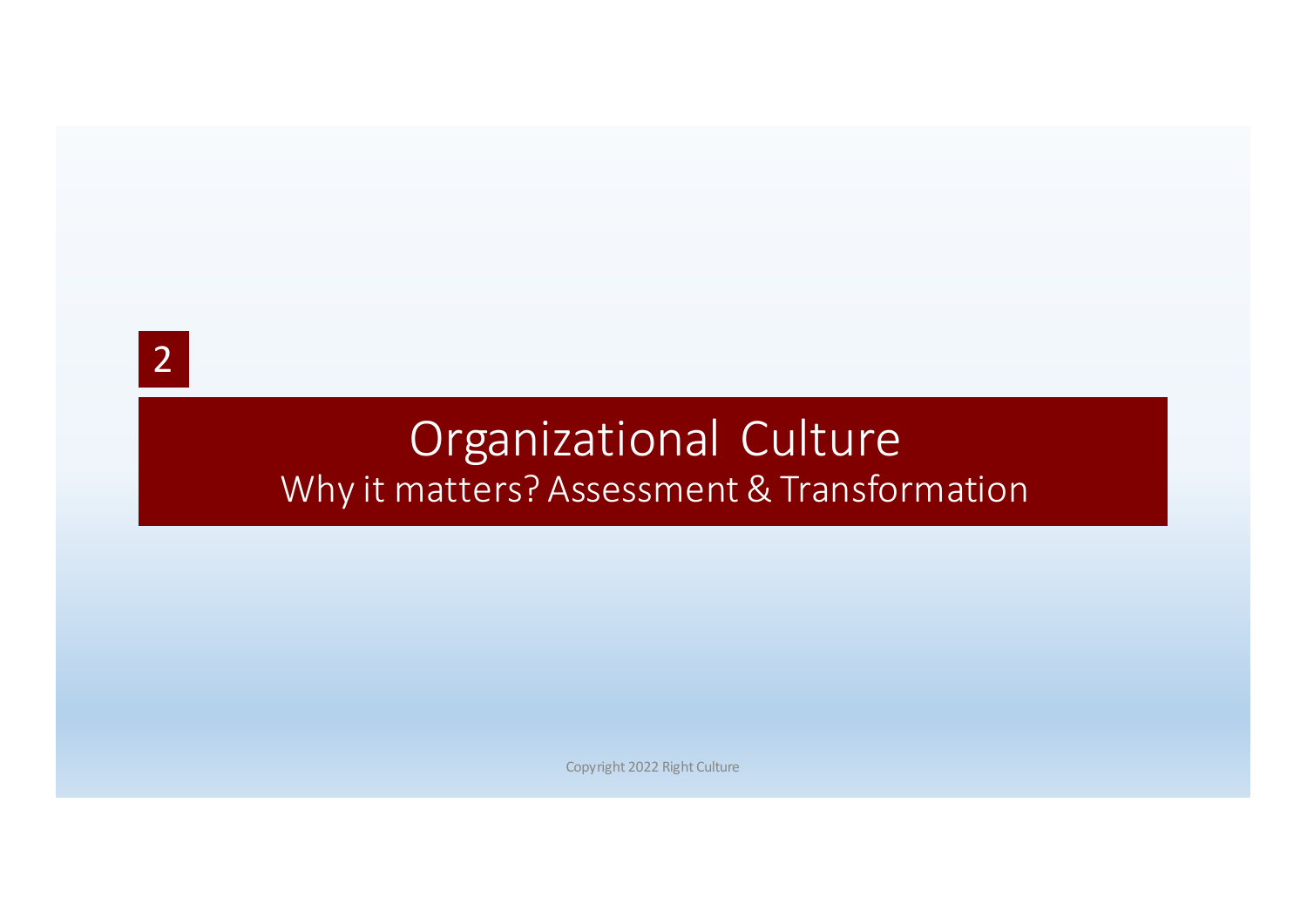#### High performance: What is holding you back?

You have a great vision, an excellent strategy, number of initiatives



Yet, you witness results below your expectations/ inconsistent performance/ sometimes just a sense of frustration having tried almost everything

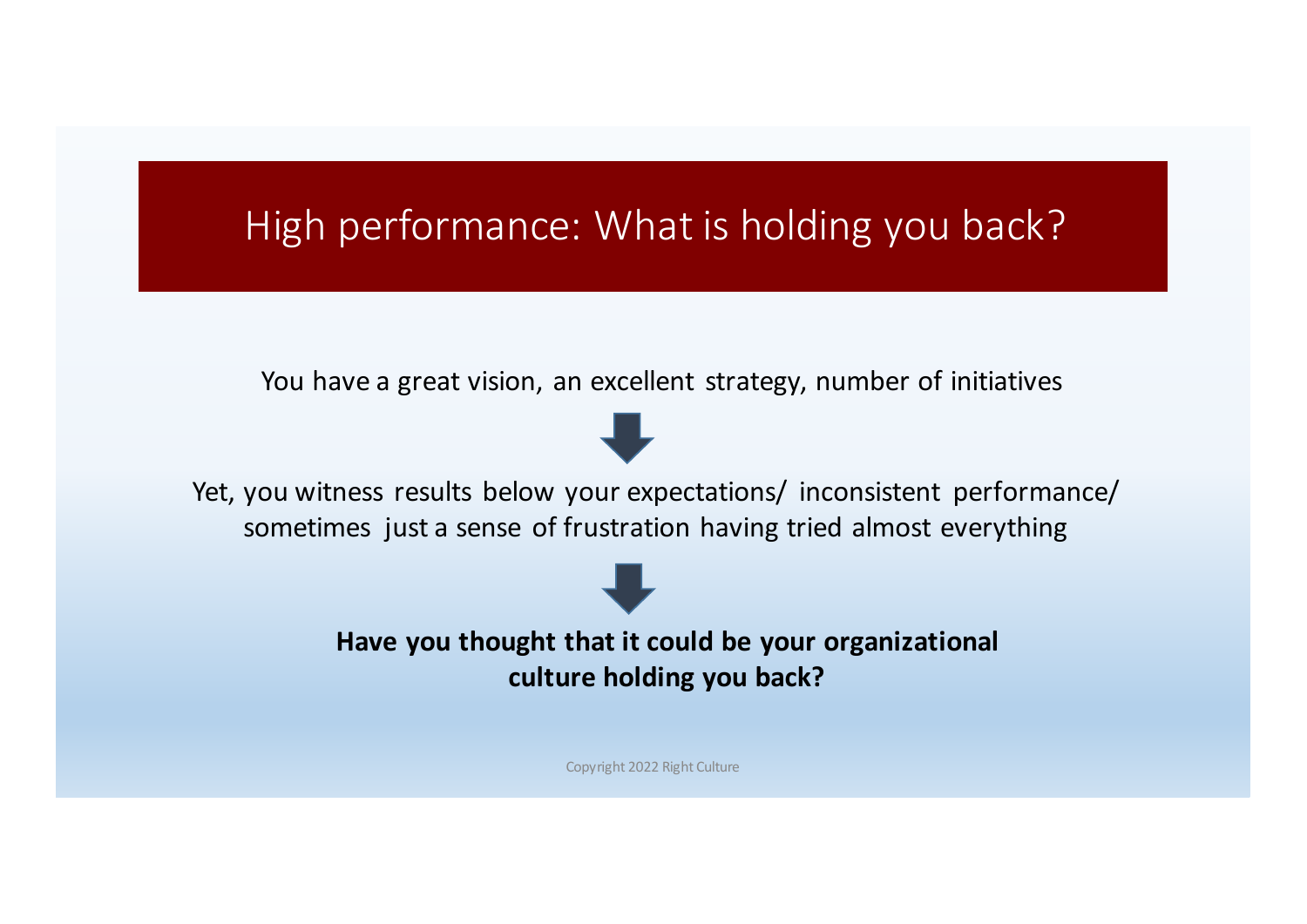#### How a dysfunctional culture plays out?

- Frustration when good intent does not translate into results
- Missed opportunities; unable to ride major shifts in technology/ market trends
- Failed product launches/ glitches which are blamed on various departments
- Sorting out internal troubles consume excessive management time and energy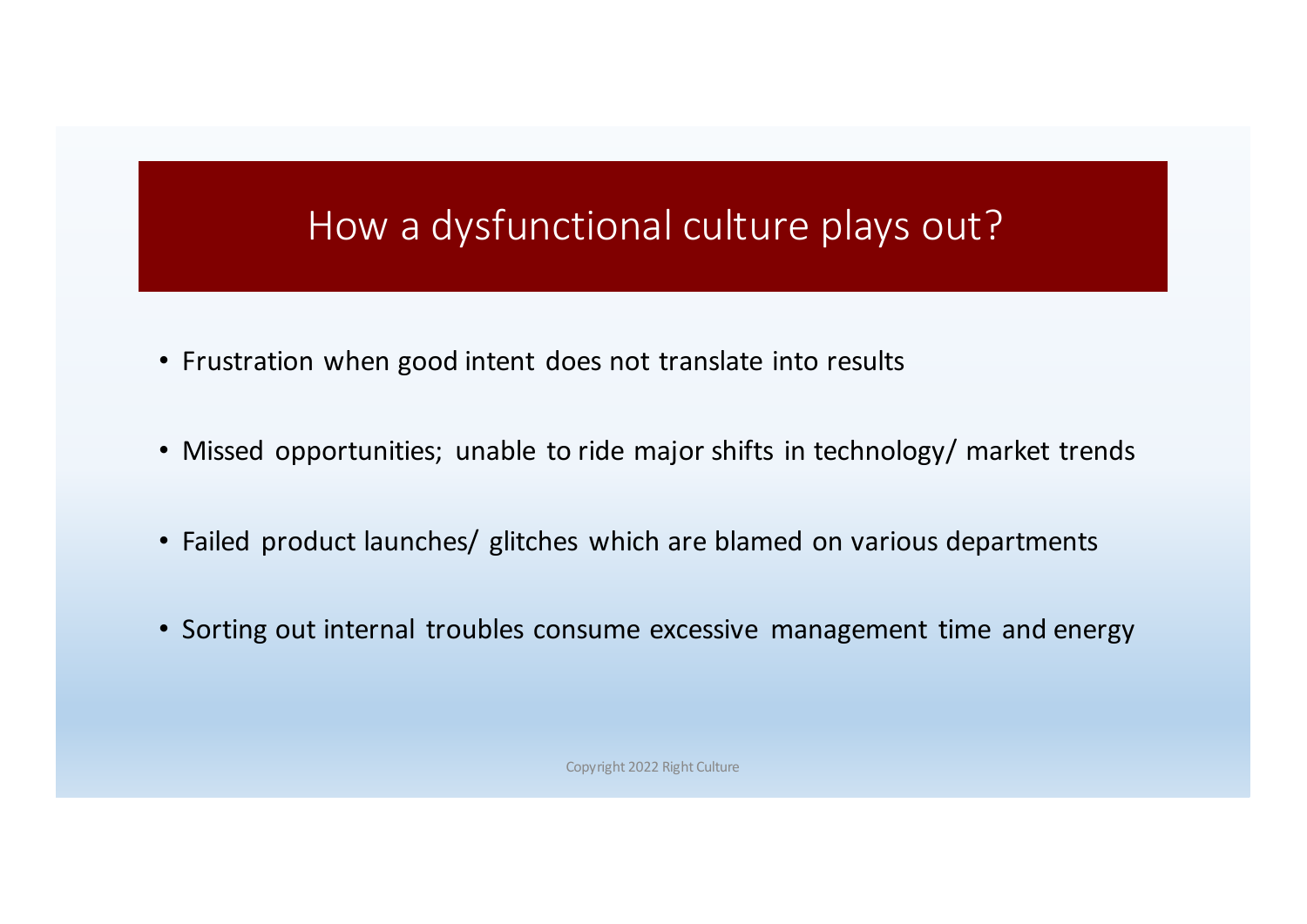#### Key Issue for Leadership

A "default-culture" is anyway in making all the time... So, why not shape it to your advantage?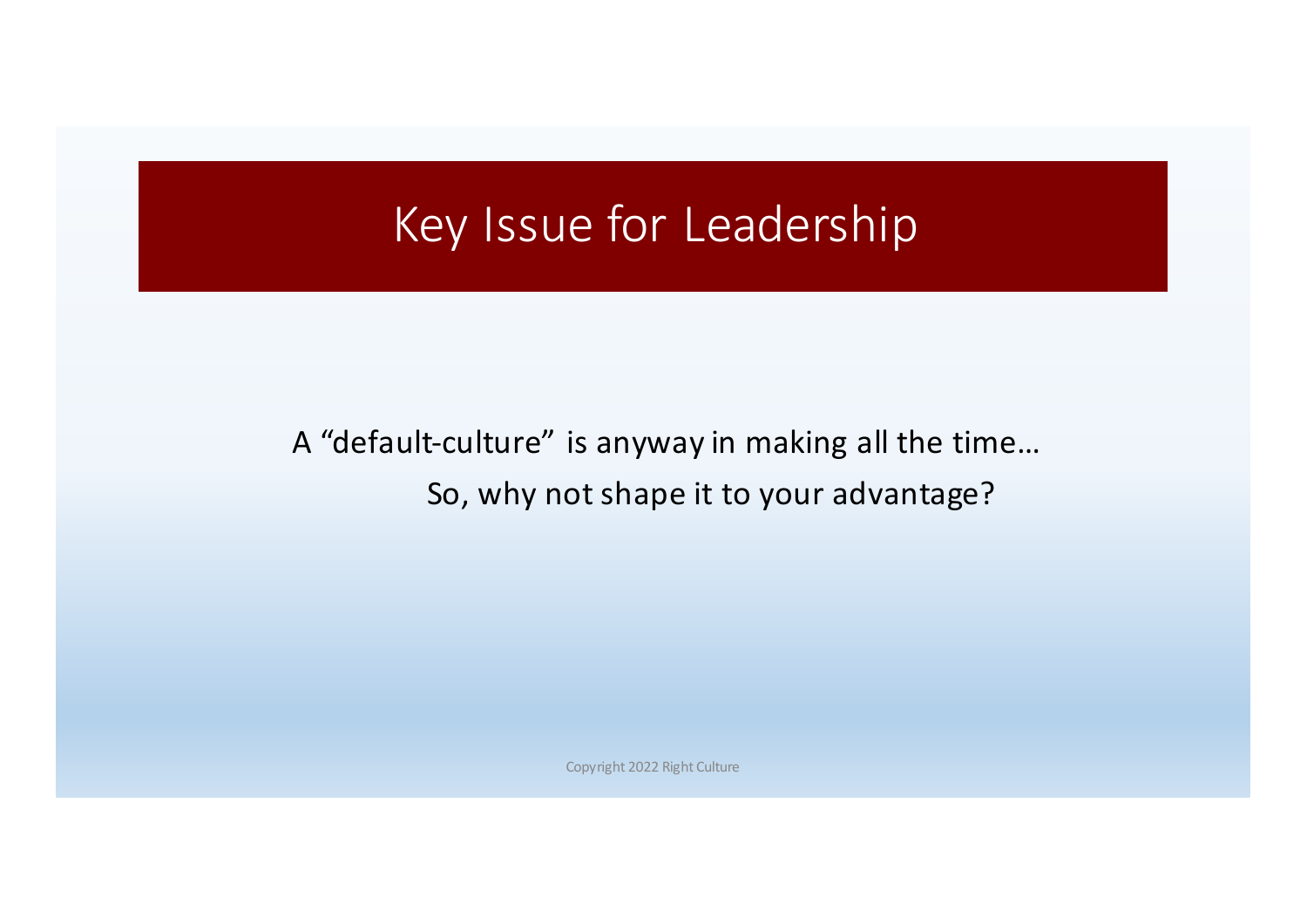### Culture Assessment: Why?

- Simply because it can help you understand your own business performance clearly
- Will allow you to check reality against your "own assumptions"
- You can act based on facts once assessment is done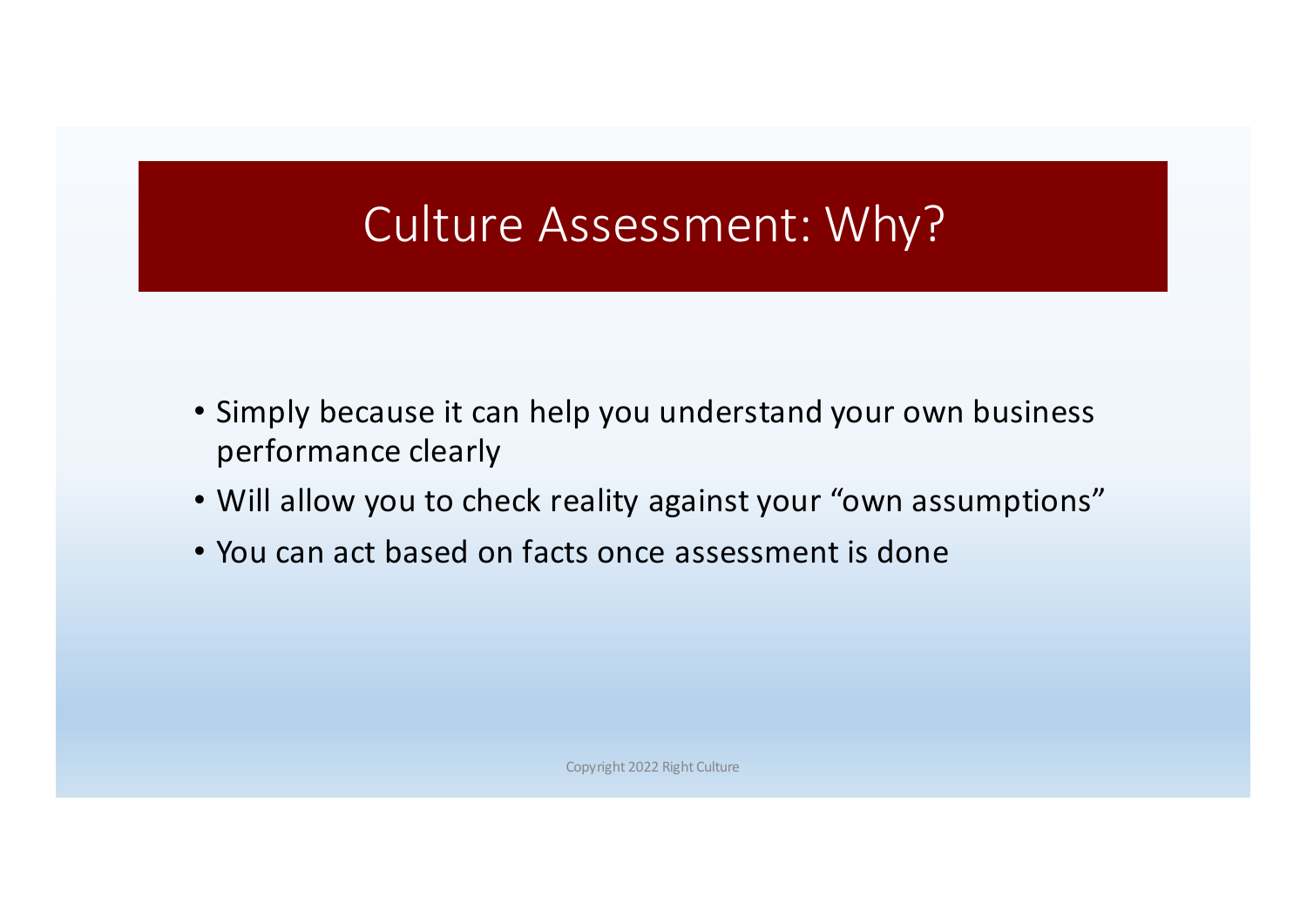### Culture Assessment: How?

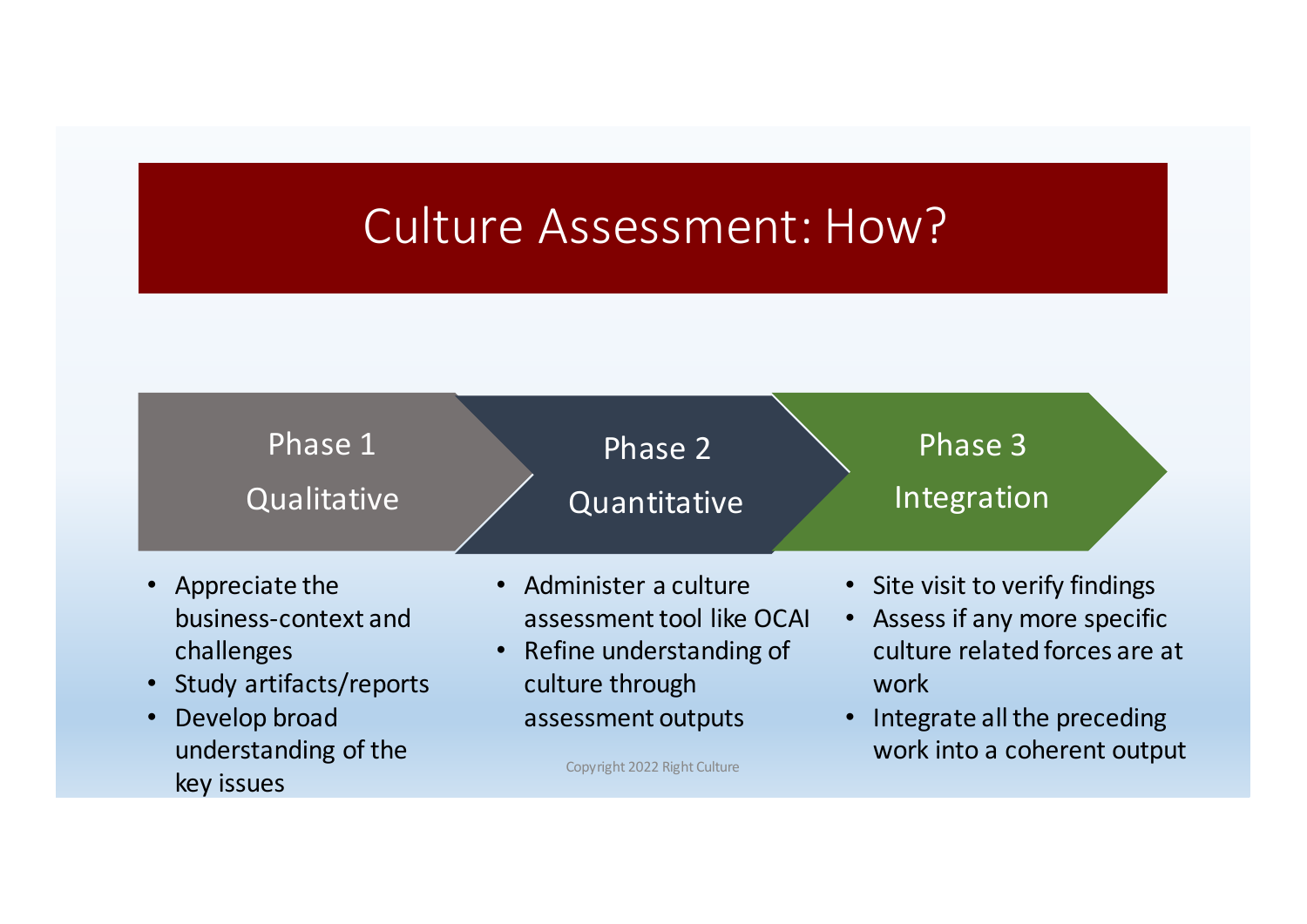### Quantitative Culture Assessment Methodologies recommended

#### **OCAI (Organization Culture Assessment Instrument)**

OCAI has been used by over 10,000 organizations worldwide to develop quantitative cultural profiles. OCAI survey is offered in association with OCAI Online, Netherlands. It is intuitive and offers easy, practical insights, often a great starting point.

For details, refer to next part of this presentation.

#### **DOCS** (Denison Organization Culture Survey)

DOCS has been used by many leading organizations worldwide. It is especially useful if you have a widespread, multi-divisional, multi-locational structure, typically a multinational operating across regions. It provides benchmarking on various attributes against a global database. If you are keen, details can be provided. It is offered by Denison USA as an online instrument.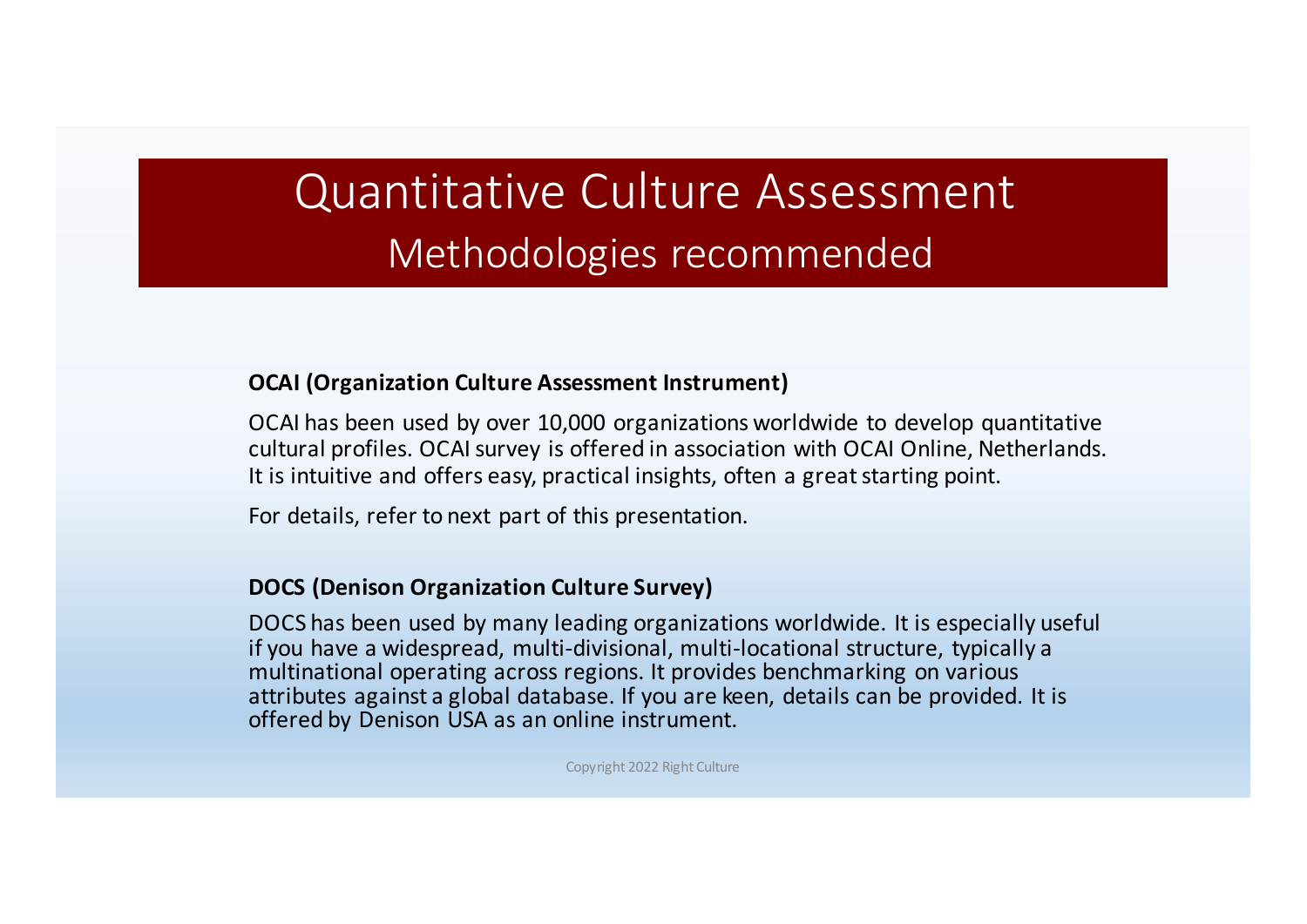#### OCAI Organizatinal Culture Assessment Instrument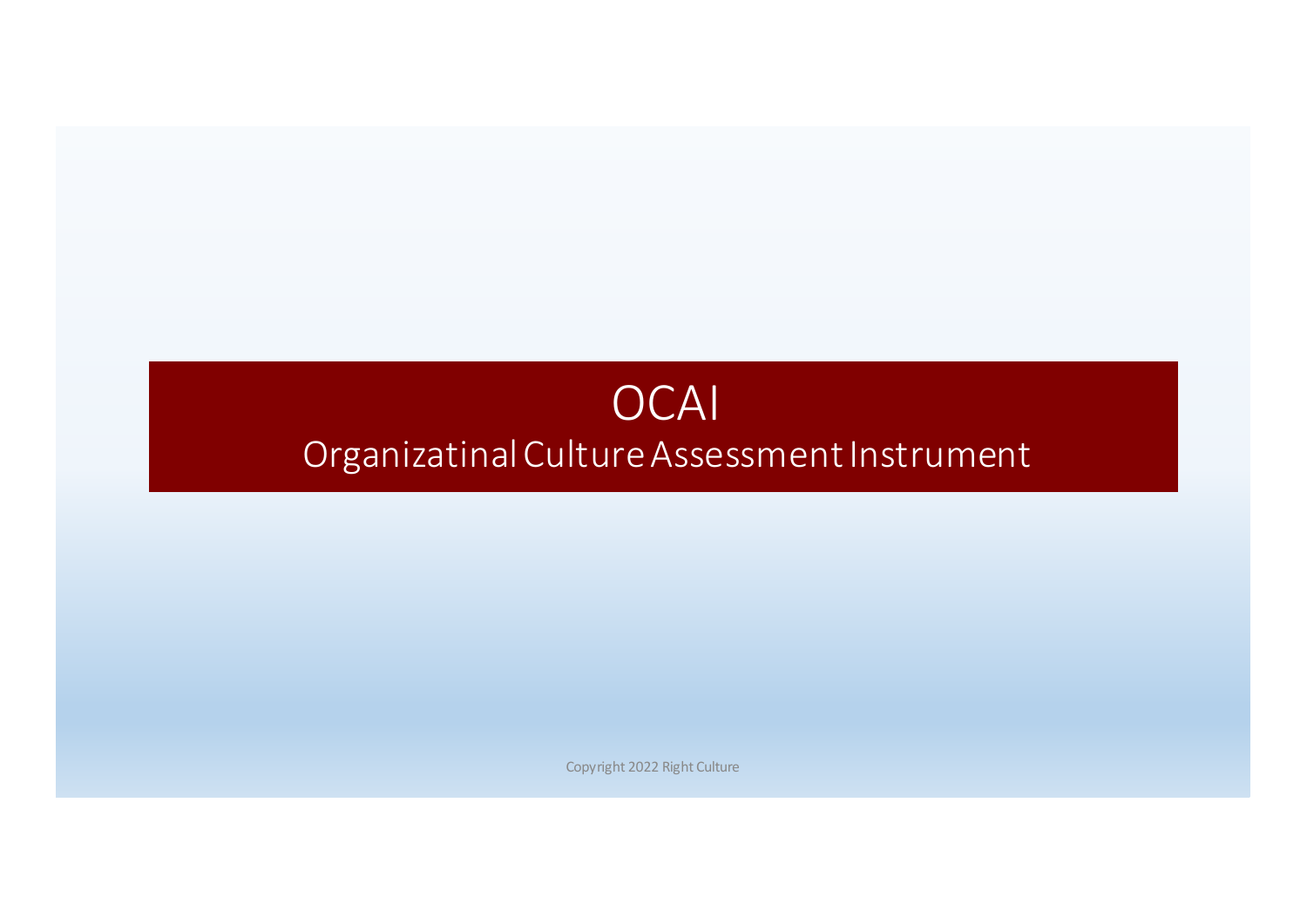### What is OCAI?

#### **Organizational Culture Assessment Instrument**

- Highly validated, yet simple to understand instrument to assess culture
- Used by more than 10,000 organizations world-wide
- Easy to administer in an online format
- Can be used to periodically track progress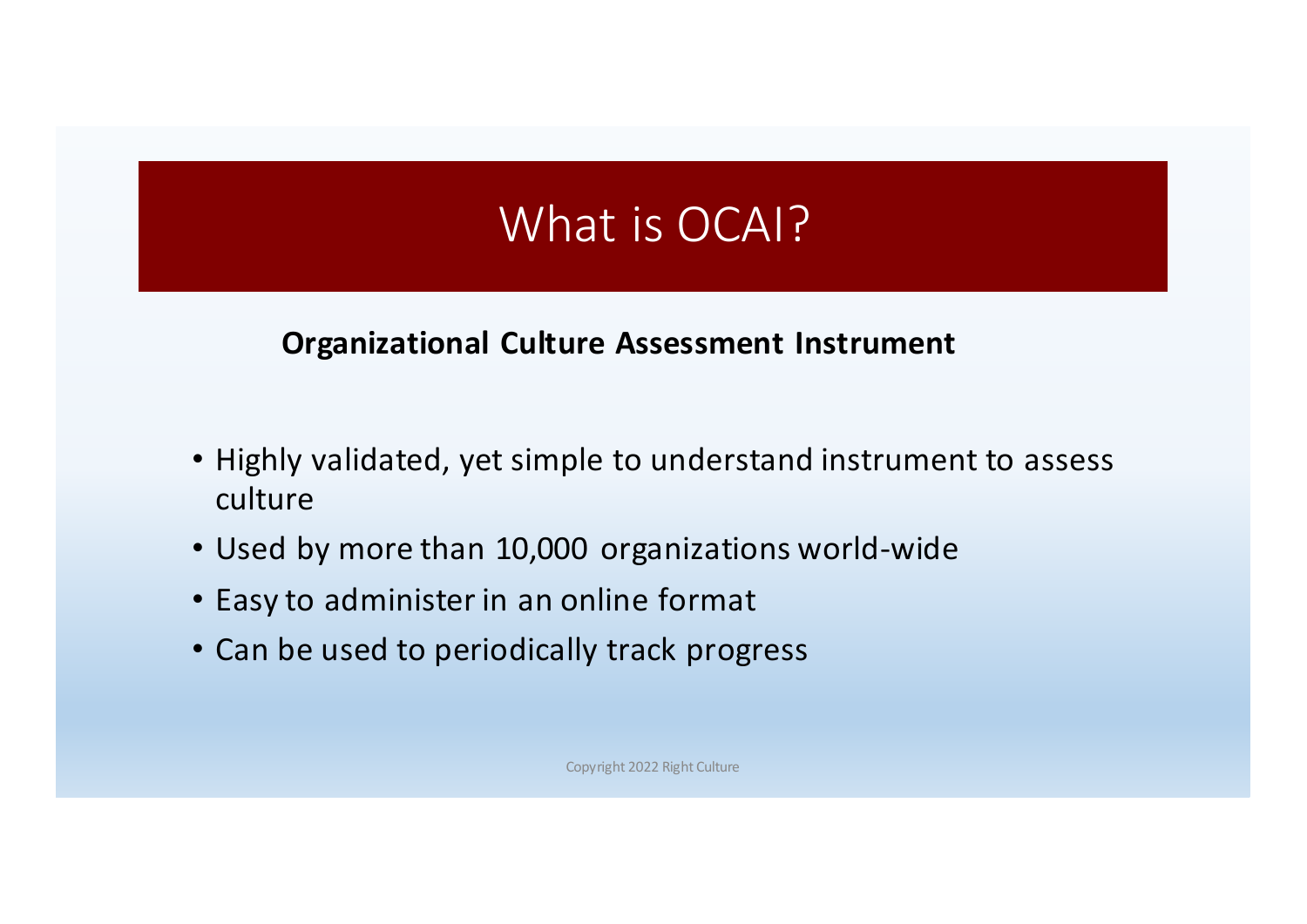#### Six dimensions on which OCAI assesses culture

- 1. Dominant characteristics
- 2. Organizational leadership
- 3. Management of employees
- 4. Organizational glue
- 5. Strategic emphases
- 6. Criteria of success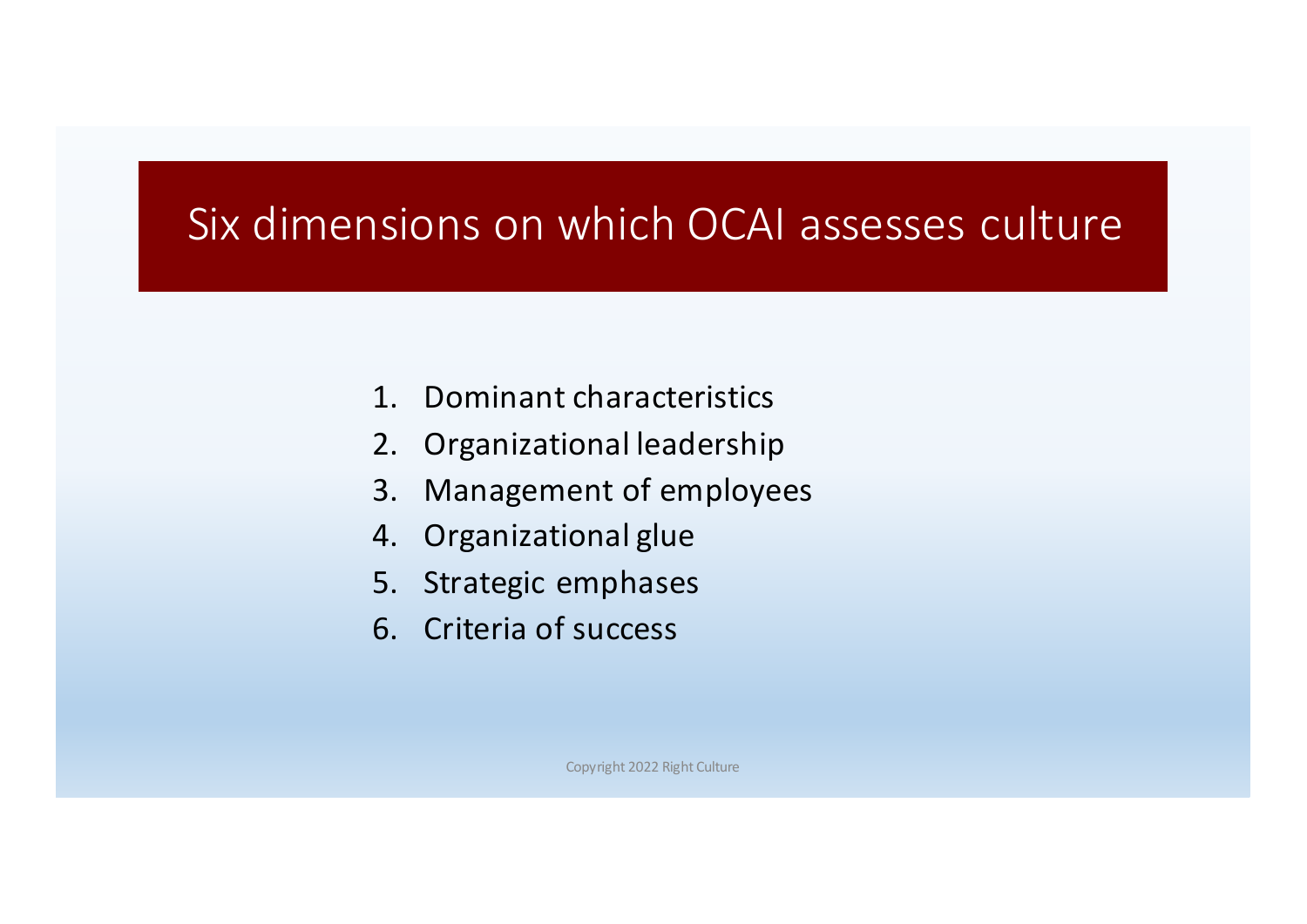#### OCAI Questionnaire

- 1. Identify data slices desired
- 2. Answer questions on "current culture"
- 3. Answer questions on "preferred culture"
- 4. Takes about 15 minutes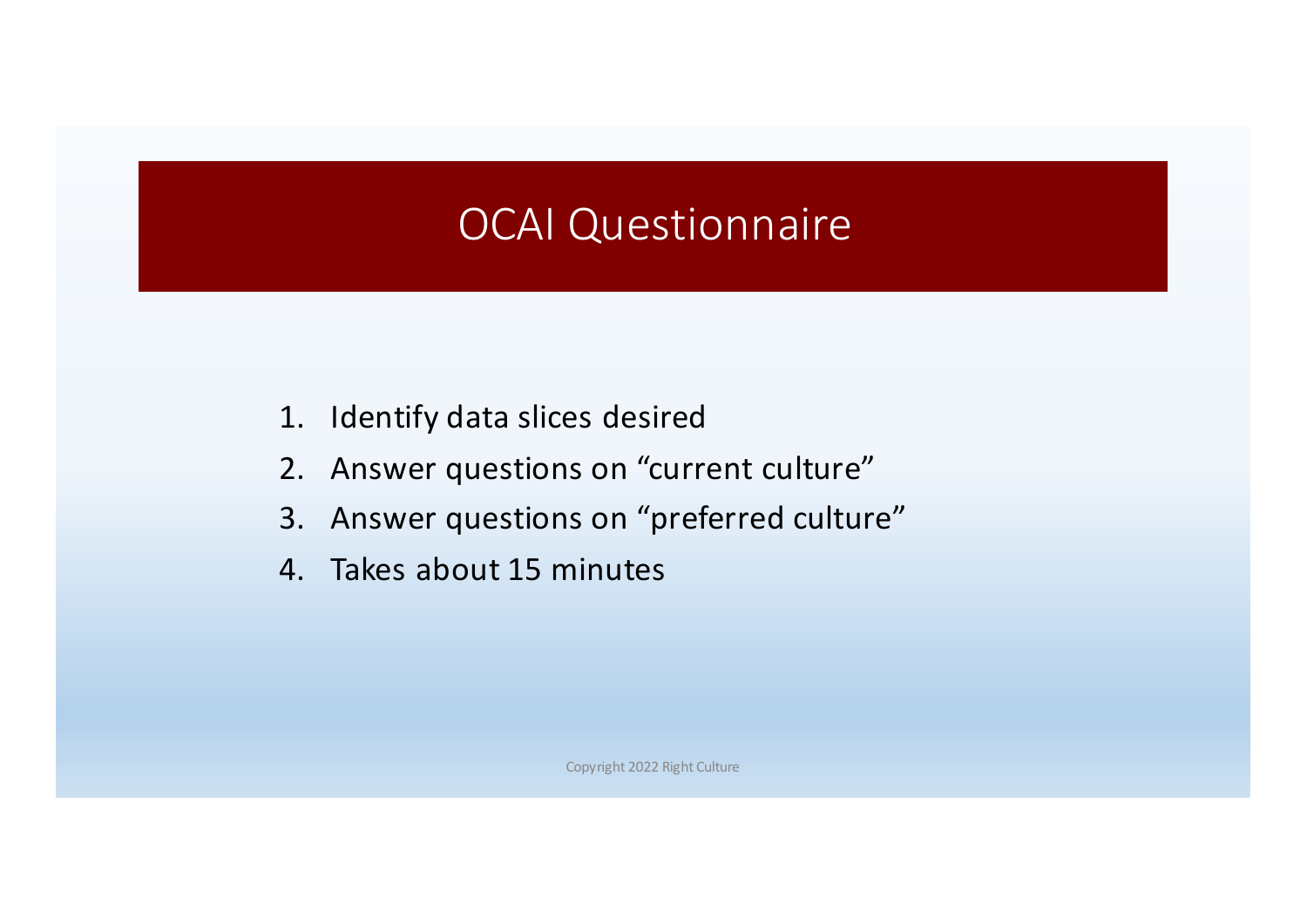### Culture change/transformation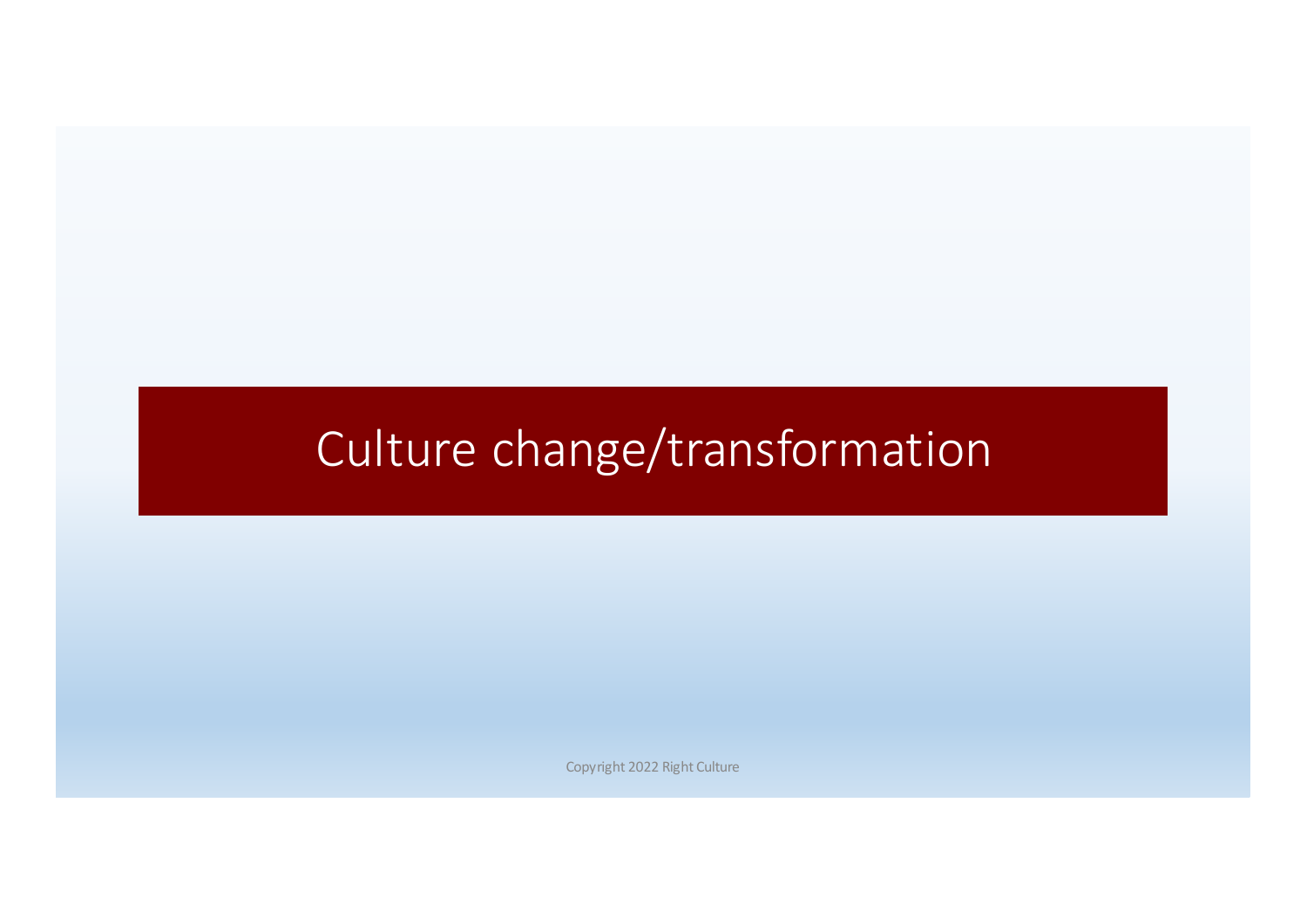### Why cultural transformation?

#### Because present culture may just prove to be inadequate to take an **organization into future**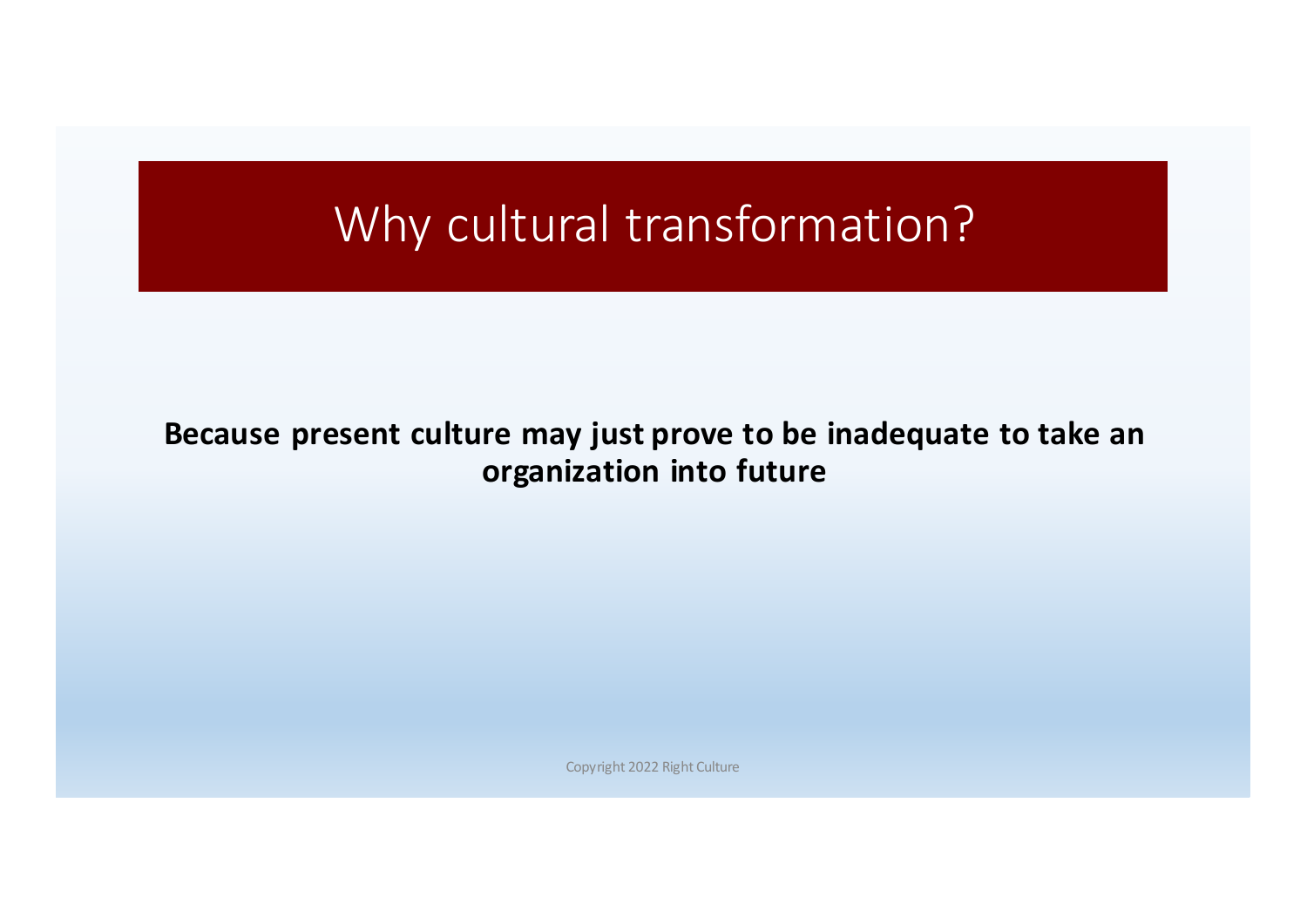#### Steps in cultural transformation using OCAI





Diagnosis **Interpretation Interpretation** 

Establish cultural profiles and key issues

Determine what the "changes" will and will not mean? Relate them to actual incidents

Identify strategic *action* agenda; identify leadership implications; metrics, measures, and milestones; communicate & followthrough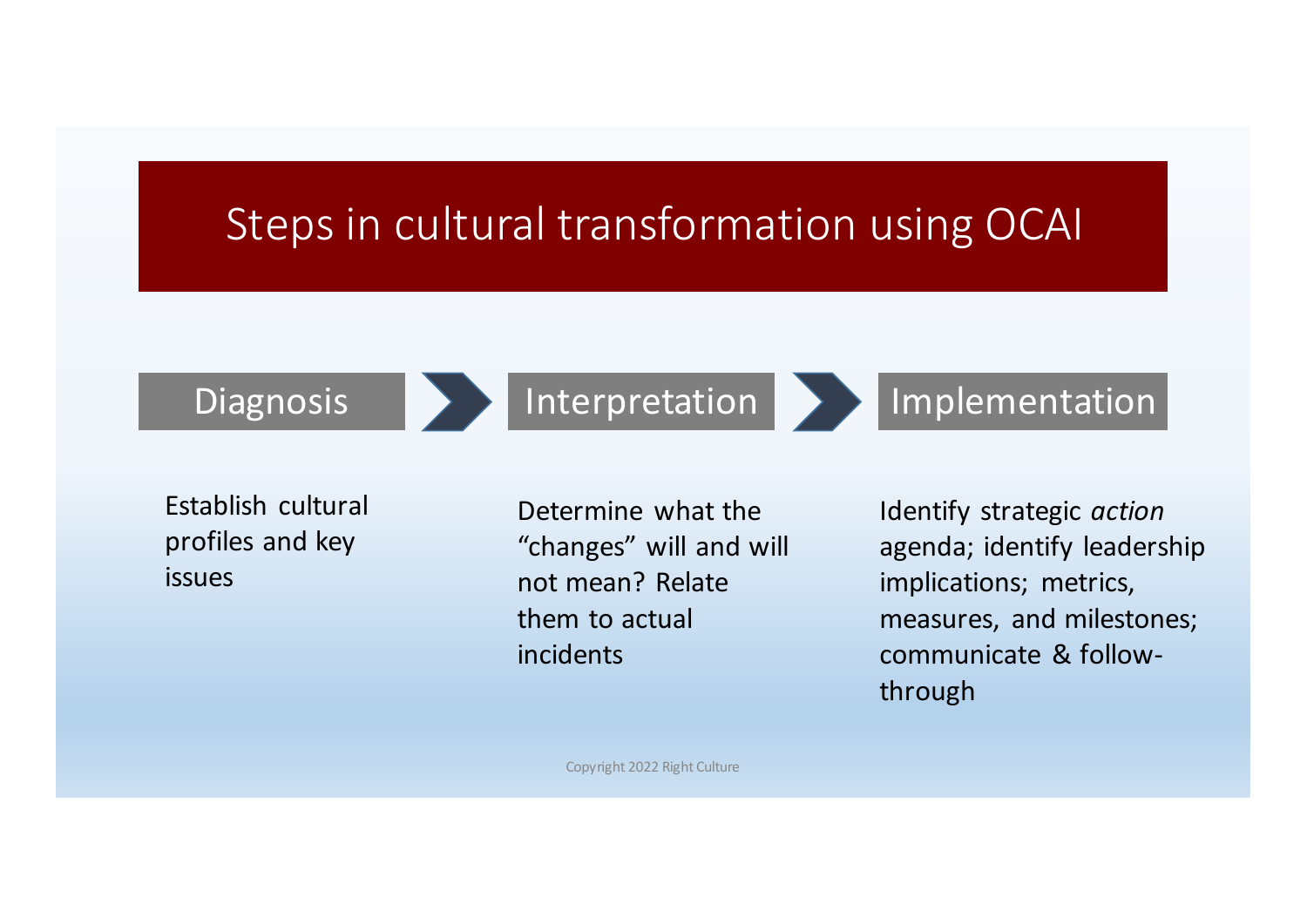## Why Right Culture?

1 Deep understanding of the subject; solid credentials

Practical, actionable insights

World class methodology 3

2